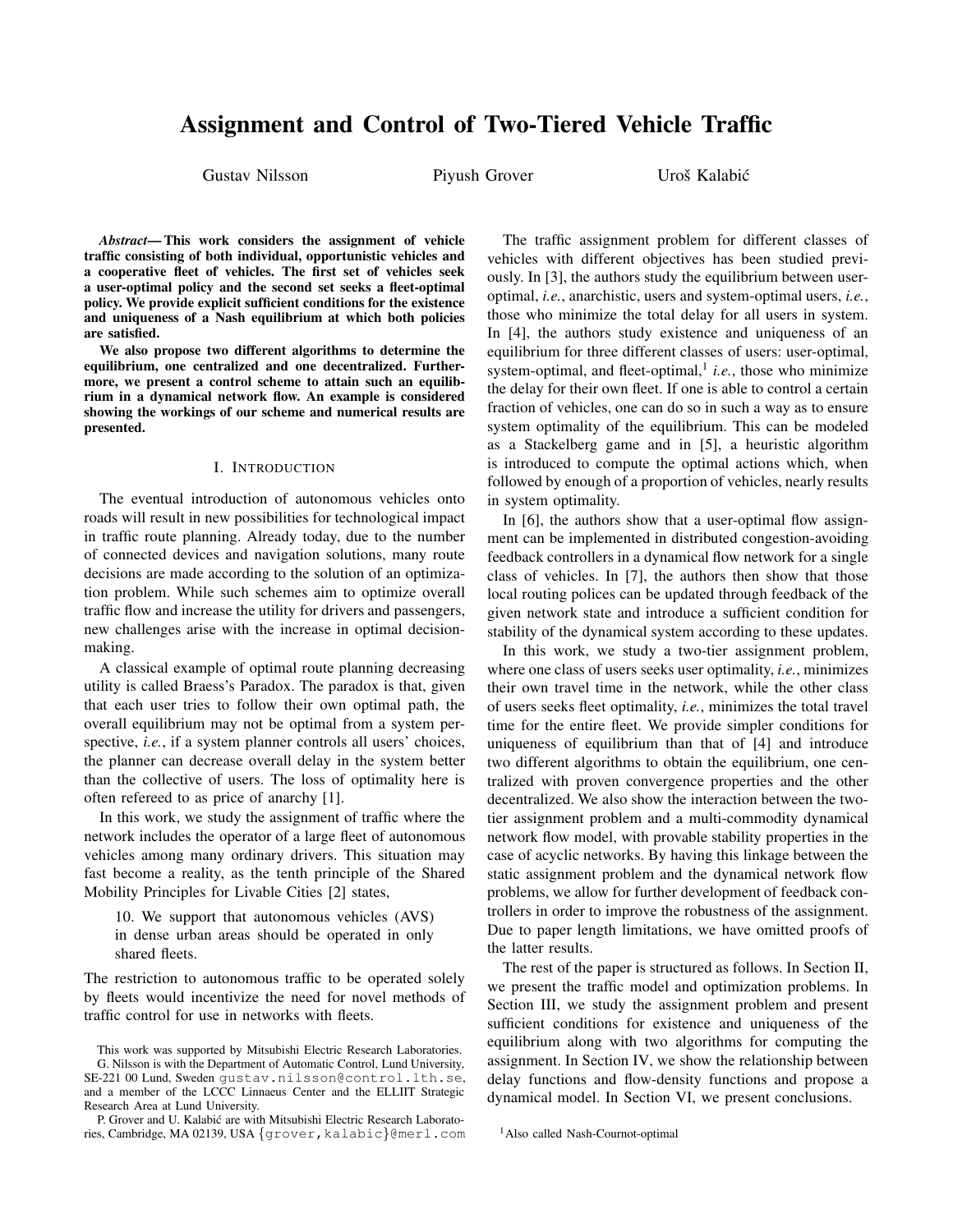

Fig. 1. Example of a traffic network

## A. Notation

The set of real numbers is denoted by R. We let  $\mathcal{G}$  =  $(V, \mathcal{E})$  denote a graph, with node set V and link set  $\mathcal{E}$ . For a directed link  $e = (i, j) \in \mathcal{E}$ , let  $\sigma(e) = i \in \mathcal{V}$  denote its tail and  $\tau(e) = j \in V$  its head. The set of incoming links to a node is given as  $\mathcal{E}_v^- := \{ e \in \mathcal{E} \mid \tau(e) = v \}$  and the set of outgoing links is  $\mathcal{E}_v^+ := \{e = \in \mathcal{E} \mid \sigma(e) = v\}$ . The norm  $\|\cdot\|$  is the vector 2-norm.

#### **II. PROBLEM FORMULATION**

A traffic network, modeled as a directed graph  $\mathcal{G} = (\mathcal{V}, \mathcal{E})$ , is a network of traffic flows along links  $e \in \mathcal{E}$ , representing unidirectional roads, and nodes  $v \in V$ , representing junctions between roads; a schematic is shown in Fig. 1. The link set  $\mathcal E$  is given as an ordered set of links  $\mathcal E = \{e_i\}_{i=1}^{n_e}$  and the node set V is given as an ordered set of nodes  $V = \{v_j\}_{j=1}^{n_v}$ . The graph topology, which defines the connections between nodes and links, can be represented by using the node-link incidence matrix  $B \in \mathbb{R}^{n_v \times n_e}$  where,

$$
B_{ji} = \begin{cases} 1 & \text{if } \sigma(e_i) = v_j, \\ -1 & \text{if } \tau(e_i) = v_j, \\ 0 & \text{o.w.} \end{cases}
$$

In this work, we consider a traffic network facilitating two types of traffic. The first type, which we call Class A, consists of vehicles optimizing a user-optimal policy, *i.e.*, vehicles minimizing their marginal delay. The second type, which we call Class B, consists of vehicles optimizing a fleet-optimal policy, *i.e.*, vehicles minimizing the total delay of the fleet. The flows of Class A and Class B vehicles along each edge are denoted by  $x^A, x^B \in \mathbb{R}^{n_e}$ , respectively, where the entries of  $x^A$  and  $x^B$  are identified with the edges of G with the same ordering as the set  $\mathcal E$ . Exogenous inflows and outflows for Class A and Class B vehicles are given as  $\lambda^A, \mu^A \in \mathbb{R}^{n_v}$ and  $\lambda^B, \mu^B \in \mathbb{R}^{n_v}$ , respectively, where the entries of  $\lambda^A$ ,  $\mu^A, \lambda^B$ , and  $\mu^B$  are nonnegative and are identified with the nodes of  $G$  with the same ordering as the set  $V$ . We further assume that the exogenous flows are feasible, *i.e.*, there exist  $x^a, x^b \in \mathbb{R}^{n_e}$  such that  $Bx^a = \lambda^A - \mu^A$  and  $Bx^b = \lambda^B - \mu^B$ .

Definition 1: Each link  $e_i \in \mathcal{E}$  is identified with a *delay function*  $d_i : \mathbb{R} \to \mathbb{R}$ , mapping the flow  $x_i^A$  or  $x_i^B$  to a delay value. Delay functions are assumed to be twice continuously differentiable, strictly increasing, and nonnegative at 0.

Class A and Class B vehicles optimize different policies. Class A vehicles minimize the amount of time taken for each vehicle to arrive at its destination given the current state of traffic. In this case, the assignment of traffic flow along each link is given as the solution to the following optimization problem  $[8]$ ,

$$
\min_{x^A} g^A(x^A, x^B) := \sum_{i=1}^{n_e} \int_0^{x_i^A} d_i(s + x_i^B) \mathrm{d}s \,, \tag{1a}
$$

$$
e^{i\theta} \cos \theta \, dx^A = \lambda^A - \mu^A \,, \tag{1b}
$$

suł

$$
x^A \ge 0. \tag{1c}
$$

Class B vehicles minimize the average amount of time taken for each vehicle to arrive at its destination given the current state of traffic. In this case, the assignment of traffic flow along each link is given as the solution to the following optimization problem [8],

$$
\min_{x^B} g^B(x^A, x^B) := \sum_{i=1}^{n_e} x_i^B d_i (x_i^A + x_i^B), \quad \text{(2a)}
$$

subject to 
$$
Bx^B = \lambda^B - \mu^B
$$
, (2b)

$$
x^D \ge 0. \tag{2c}
$$

We study the assignment of traffic flow based on the solution of (1) and (2), the optimal behavior of vehicles when the dynamical traffic network is at equilibrium. Based on this assignment, it becomes necessary to route the traffic to achieve the desired flows. The assignment and routing scheme is presented in Fig. 2. In the figure, the assignment block computes the optimal traffic flows  $x^{A*}, x^{B*} \in \mathbb{R}^{n_e}$ based on delay functions  $d_i$  and exogenous flows. Once the assignment is computed, the desired inflows are achieved by employing a routing policy which routes the fleet of Class B vehicles, denoted  $G^B$ , in the presence of a routing policy of the opportunistic behavior of Class A drivers, denoted  $G<sup>A</sup>$ .



Fig. 2. Conceptual schematic of the assignment and control, note that Class A vehicles are assumed to find the optimal assignment on their own

#### **III. ASSIGNMENT**

The solutions to  $(1)$  and  $(2)$  depend on each other, so it is of interest to investigate the properties of equilibrium values  $x^{A*}$  and  $x^{B*}$  which solve both equations simultaneously. In the following result, we provide sufficient conditions for the existence and uniqueness of an equilibrium, which depend solely on the properties of the delay functions  $d_i$ . The proof relies on results of [9], which provides conditions for existence and uniqueness of equilibria in convex games. The optimization problems  $(1)$  and  $(2)$  are both convex under certain choices of the delay functions  $d_i$ . Here, we present the requirements imposed on  $d_i$  which imply existence and uniqueness. We begin with a sufficient condition for existence.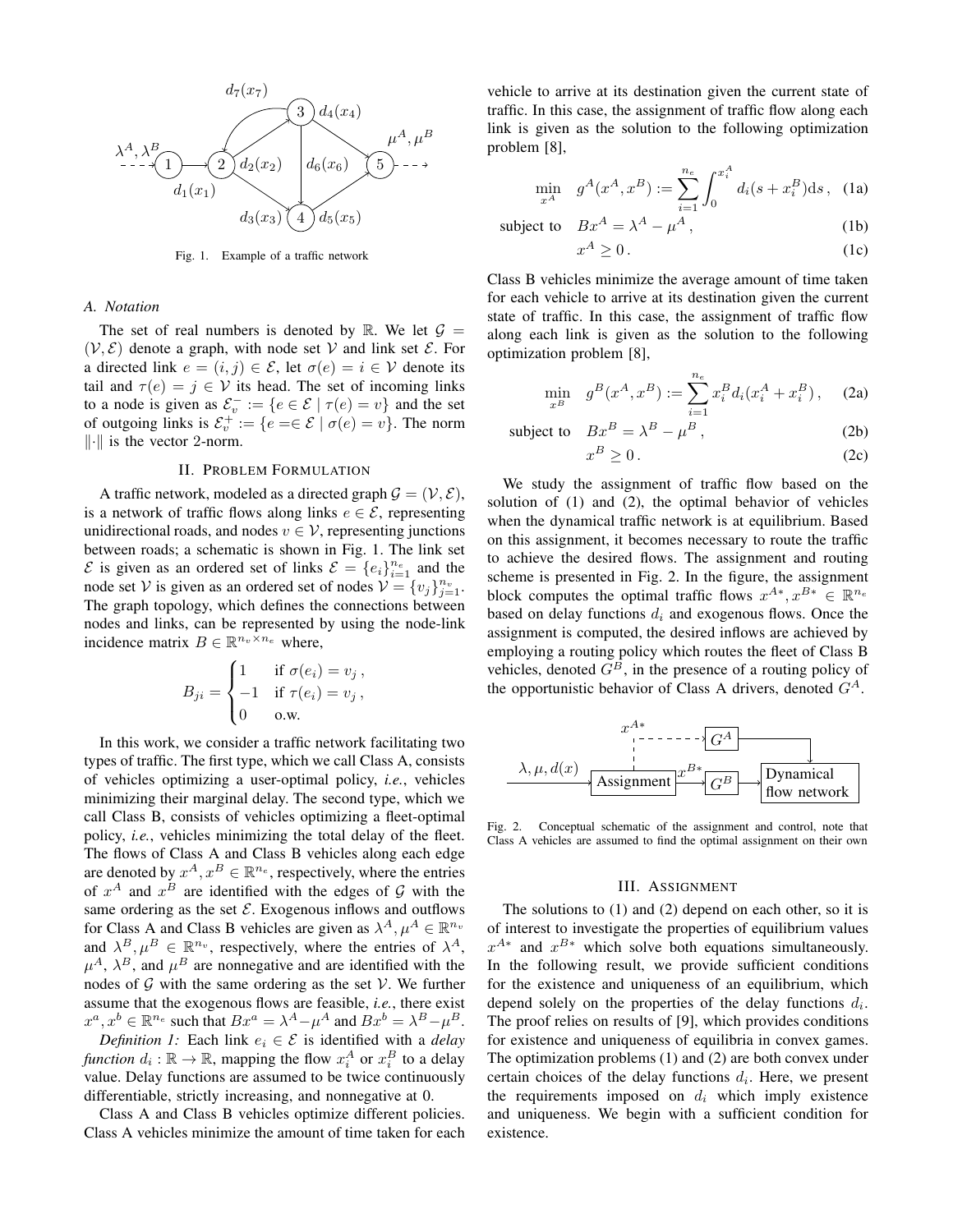Proposition 1: Assume that

$$
2d_i'(x_i^A + x_i^B) + x_i^B d_i''(x_i^A + x_i^B) \ge 0,
$$
\n(3)

for all  $e_i \in \mathcal{E}$  and all feasible  $x^A, x^B \in \mathbb{R}^{n_e}$ . Then there exist  $x^{A*}$  and  $x^{B*}$  such that  $x^{A*}$  is a solution to (1) given  $x^B = x^{B*}$ , and  $x^{B*}$  is a solution to (2) given  $x^A = x^{A*}$ .

*Proof:* Theorem 1 of [9] states that there exists a solution to any concave (resp. convex) game. A game is concave (resp. convex) if the cost functions are concave (resp. convex) and individual constraints of every strategy are convex, *i.e.*, the constraints can be written in the form  $h(x) \geq 0$  where every h is a convex function. Since the constraints are convex in both  $(1)$  and  $(2)$ , all that is left to show is that the cost functions are both convex.

In the case of (1), the cost function is convex because  $d_i$  is monotonically increasing for all  $i = 1, \ldots, n_e$ , implying that its integral is monotonically increasing and therefore convex. In the case of  $(2)$ , convexity follows from  $(3)$ .

Results for uniqueness are less straightforward to obtain than results for existence. We proceed by providing a sufficient condition for uniqueness, which is a generalization of Proposition 4 of [4], in which the authors require  $d_i(x_i)$  to be linear and strictly monotone.

*Proposition 2:* The pair  $x^{A*}$  and  $x^{B*}$  of Proposition 1 is unique if  $d_i$  satisfies the following relationship,

$$
2d_i'(x_i^A + x_i^B) > x_i^B d_i''(x_i^A + x_i^B), \tag{4}
$$

for all  $e_i \in \mathcal{E}$  and feasible  $x^A > 0$  and  $x^B > 0$ .

*Proof:* Let  $S(x^A, x^B, y^A, y^B) = g^A(x^A, y^B)$  +  $q^B(y^A, x^B)$  and let,

$$
h(x^A, x^B) = \begin{bmatrix} \nabla_{x^A} g^A(x^A, x^B) \\ \nabla_{x^B} g^B(x^A, x^B) \end{bmatrix},
$$

be the pseudogradient of S. Since  $d_i$  is differentiable for any  $i = 1, \ldots, n_e$ , the pseudogradient is given by,

$$
h(x^{A}, x^{B}) = \begin{bmatrix} d_{1}(x_{1}^{A} + x_{1}^{B}) \\ \vdots \\ d_{n}(x_{n}^{A} + x_{n}^{B}) \\ d_{1}(x_{1}^{A} + x_{1}^{B}) + x_{1}^{B}d_{1}'(x_{1}^{A} + x_{1}^{B}) \\ \vdots \\ d_{n}(x_{n}^{A} + x_{n}^{B}) + x_{n}^{B}d_{n}'(x_{n}^{A} + x_{n}^{B}) \end{bmatrix}
$$

Let  $H$  be the Jacobian of  $h$ . It is equal to,

$$
H = \begin{bmatrix} A & B \\ C & D \end{bmatrix},
$$

where,

$$
A = B = \text{diag} (d'_i (x_i^A + x_i^B))_{i=1}^{n_e},
$$
  
\n
$$
C = \text{diag} (d'_i (x_i^A + x_i^B) + x_i^B d''_i (x_i^A + x_i^B))_{i=1}^{n_e},
$$
  
\n
$$
D = \text{diag} (2d'_i (y_i^A + x_i^B) + x_i^B d''_i (y_i^A + x_i^B))_{i=1}^{n_e}.
$$

Now let,

$$
F = H + H^{T} = \begin{bmatrix} 2A & A+C \\ A+C & 2D \end{bmatrix} = \begin{bmatrix} 2A & D \\ D & 2D \end{bmatrix}
$$



Fig. 3. The network of Example 1

According to Theorem 7 of  $[9]$ , S is strictly diagonally convex if H is positive definite for all feasible  $x^A > 0$ and  $x^B$ . Furthermore, according to Theorem 3 of [9], if S is strictly diagonally convex then the equilibrium  $x^{A*}$  and  $x^{B*}$  is unique. We now show that F is positive definite by considering its Schur complement  $\overline{F} = 2D + D^{T}(2A)^{-1}D =$  $2D+(2A)^{-1}D^2$ . The Jacobian is positive definite if and only if  $\overline{F}$  and A are positive definite. The matrix A is positive definite because  $d_i$  is strictly increasing. The matrix  $\overline{F}$  is,

$$
\bar{F} = \text{diag}\left(4d_i'(x_i^A + x_i^B) + 2x_i^B d_i''(x_i^A + x_i^B) - \frac{(2d_i'(x_i^A + x_i^B) + x_i^B d_i''(x_i^A + x_i^B))^2}{2d_i'(x_i^A + x_i^B)}\right)_{i=1}^{n_e},
$$

$$
= \text{diag}\left(2d_i'(x_i^A + x_i^B) - \frac{(x_i^B d_i''(x_i^A + x_i^B))^2}{2d_i'(x_i^A + x_i^B)}\right)_{i=1}^{n_e},
$$

and its elements are positive when (4) is satisfied.

We now consider the special case where the delay functions are given by a linear relation to the power of a positive exponent. Let,

$$
d_i(x_i) = (\alpha_i x_i + \beta_i)^{c_i}, \qquad (5)
$$

where  $\alpha_i > 0$ ,  $\beta_i \geq 0$  and  $c_i > 0$  are parameters. We introduce this form of delay function because it is useful in modeling the behavior of traffic flow in the free-flow regime, where the flows do not saturate. In the sequel, we will show how these delay functions can recover the free-flow regime of the fundamental diagram.

Corollary 1: Suppose the delay functions take the form in (5) with  $\alpha_i, c_i > 0$  and  $\beta_i \geq 0$  for all  $e_i \in \mathcal{E}$ . The solution exists and is unique if  $c_i \leq 3$ .

We have thus far shown that an equilibrium solution to the optimization problems (1) and (2) always exists and given conditions that guarantee this equilibrium to be unique. We now present a case in which a slight modification no longer guarantees uniqueness of the equilibrium solution. Specifically, if we introduce a capacity constraint on the flow of each node, then uniqueness may not be guaranteed since capacity constraints are concave constraints.

*Example 1:* Consider the network of Fig. 3 with  $d_1(x_1) =$  $x_1$  and  $d_2(x_2) = 2x_2$  and impose a constraint on the flow capacity of link 1 so that  $x_1^A + x_1^B \le 1$ . Then  $x^A = (0, 1)$ ,  $x^B = (1,0)$  is an equilibrium because the minimizer of  $x_1^B d_1(x_1^B) + x_2^B d_2(1+x_2^B) = x_1^{B2} + 2x_2^B(1-x_2^B)$  is  $(1,0)$ and the minimizer of the other optimization must satisfy  $0 \le x_1^A + x_1^B = x_1^A + 1 \le 1$ , implying that  $x_1^A = 0$ <br>and therefore  $x^A = (0,1)$ . Furthermore,  $x^A = (1,0)$ ,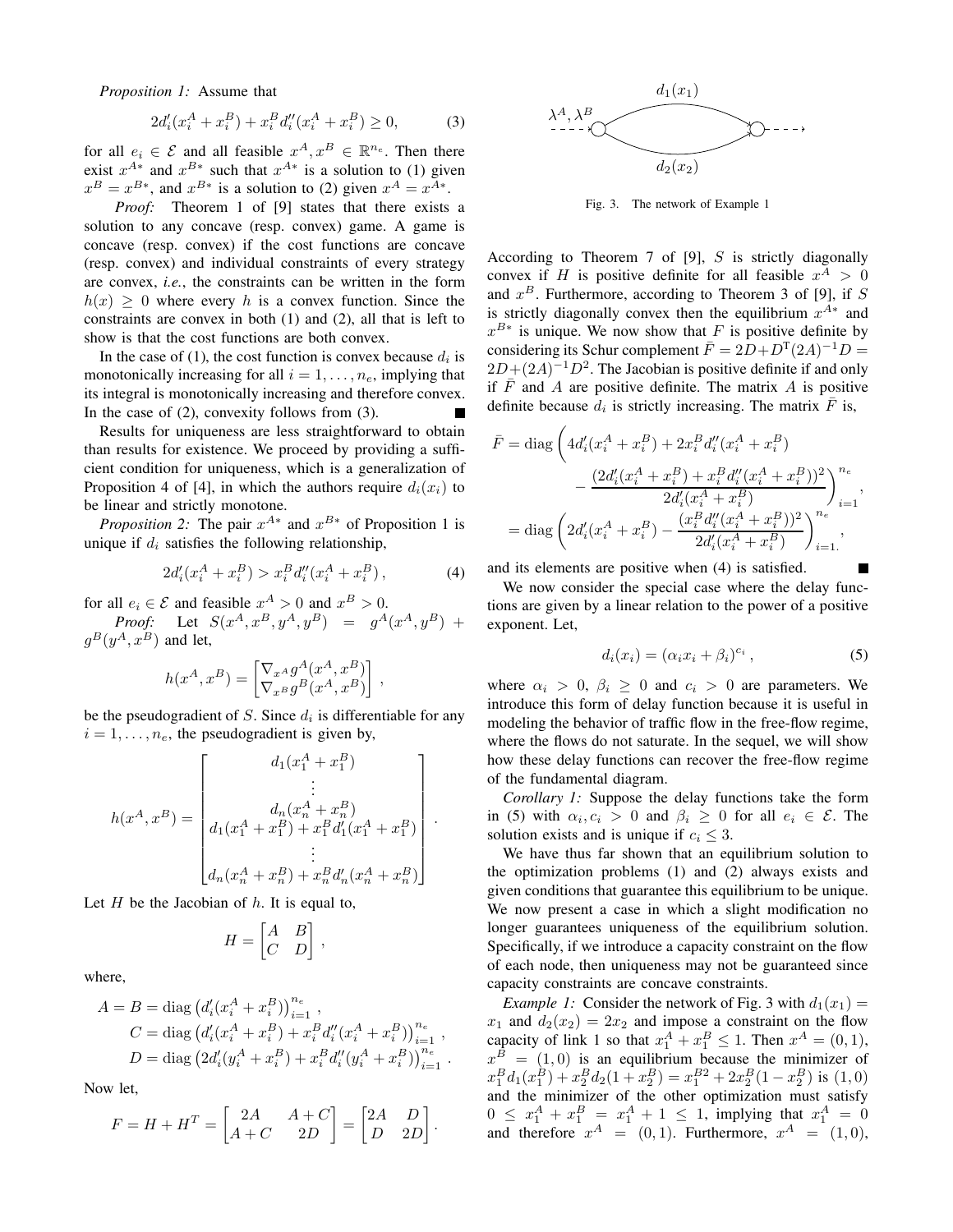$x^B = (0, 1)$  is also an equilibrium because the minimizer of  $\int_0^{x_1^A} d_1(s)ds + \int_0^{x_2^A} d_2(s+1)ds = \frac{1}{2}x_1^{A2} + x_2^{A2} + 2x_2^A$ <br>is (1,0) and the minimizer of the other optimization must satisfy  $0 \le x_1^A + x_1^B = 1 + x_1^B \le 1$ , implying that  $x_1^B = 0$ and therefore  $x^B = (0, 1)$ .

In the sequel we present two algorithms, one centralized and one decentralized, to determine traffic equilibrium.

## A. Algorithms for determining traffic assignment

We propose two algorithms for determining the equilibrium flows  $x^{A*}$  and  $x^{\overline{B}*}$ . The first is a centralized algorithm based on the idea that the optimal flow assignment for each class of vehicles are updated simultaneously in the constraint-admissible, opposite direction of the gradient of the objective functions. This is done by keeping the total flow in the system the same as an initial assignment, while making sure that the flow on each link remains non-negative.

1) Centralized algorithm: We begin by defining the Lagrangian corresponding to the optimization problem (1),

$$
L^{A}(x^{A}, x^{B}, \gamma^{A}, \kappa^{A}) = -g^{A}(x^{A}, x^{B}) +
$$

$$
(\gamma^{A})^{T}(Bx^{A} - \lambda^{A} + \mu^{A}) + (\kappa^{A})^{T}x^{A},
$$

where  $\gamma^A \in \mathbb{R}^{n_v}$  and  $\kappa^A \in \mathbb{R}^{n_e}$ . We define  $L^B$  analogously,

$$
L^{B}(x^{A}, x^{B}, \gamma^{B}, \kappa^{B}) = -g^{B}(x^{A}, x^{B}) +
$$

$$
(\gamma^{B})^{T}(Bx^{B} - \lambda^{B} + \mu^{B}) + (\kappa^{B})^{T}x^{B}.
$$

The algorithm we propose updates the flow assignments by following the gradients of the Lagrangians,

$$
\dot{x}^{A} = \nabla_{x^{A}} L^{A} = -\nabla_{x^{A}} g^{A}(x^{A}, x^{B}) + B^{T} \gamma^{A} + \kappa^{A},
$$
  
\n
$$
=: f^{A}(x^{A}, x^{B}, \gamma^{A}, \kappa^{A}),
$$
(6)  
\n
$$
\dot{x}^{B} = \nabla_{x^{B}} L^{B} = -\nabla_{x^{B}} g^{B}(x^{A}, x^{B}) + B^{T} \gamma^{B} + \kappa^{B},
$$
  
\n
$$
=: f^{B}(x^{A}, x^{B}, \gamma^{B}, \kappa^{B}).
$$
(7)

The values of  $\gamma^A$ ,  $\gamma^B$ ,  $\kappa^A$ , and  $\kappa^B$  are chosen according to the optimization,

$$
(\gamma^A, \kappa^A) = \underset{\kappa^A > 0}{\text{arg min}} \, \| f^A(x^A, x^B, \gamma^A, \kappa^A) \|^2 \,, \qquad (8)
$$

$$
(\gamma^B, \kappa^B) = \underset{\kappa^B \ge 0}{\arg \min} \| f^B(x^A, x^B, \gamma^B, \kappa^B) \|^2, \qquad (9)
$$

subject to the constraint that  $\kappa_i^A = 0$  and  $\kappa_i^B = 0$  whenever  $x_i^A > 0$  and  $x_i^B > 0$ , respectively.

*Proposition 3:* Given feasible initial states  $x^A(0)$ ,  $x^B(0)$ , *i.e.*,  $Bx^k(0) = \lambda^k - \mu^k$  and  $x^k(0) \geq 0$  are satisfied for  $k = A, B$ , the algorithm (6)-(9) converges to an equilibrium.

2) Decentralized algorithm: We now present a decentralized algorithm for obtaining traffic assignment equilibrium. The benefits of decentralized algorithms are several. Since traffic networks are often large-scale networks, we are able to decrease the amount of computations by solving part of the optimization locally in the network and restricting communication to the local neighborhood. Furthermore, it imposes desired scalability problems to the algorithm. If a part of the network topology changes, only the algorithm associated with the neighboring areas needs to be updated. The

algorithm presented above is in general not decentralized due to the fact that  $\gamma$  in (8)–(9) is computed using  $(\bar{B}^T \bar{B})^{-1} \bar{B}^T$ , which is in general not limited to having entries between neighboring nodes. Furthermore, when one of the links has zero flow, the  $\kappa$  value associated with it may affect the computations of  $\gamma$  all over the network. For our decentralized algorithm, we propose a dual descent scheme. We utilize the idea that, in order to compute the optimal flow on one link  $e_i \in \mathcal{E}$ , we only need information about the Lagrange multipliers  $\gamma^{A,B}$  associated with the tail node  $\tau(e_i)$  and head node  $\sigma(e_i)$ . The dynamics to update the Lagrange multiplier for each node  $v_j \in V$  are then only dependent on the incoming flows  $x_i^{A,B}$  for the links satisfying  $\sigma(e_i) = v_j$  and the outgoing flows  $x_i^{A,B}$  for the links satisfying  $\tau(e_i) = v_i$ . The algorithm consists of solving the following,

$$
x^{A} = \underset{x^{A} \geq 0}{\arg \min} L^{A}(x^{A}, x^{B}, \gamma^{A}, 0),
$$
  
\n
$$
x^{B} = \underset{x^{B} \geq 0}{\arg \min} L^{B}(x^{A}, x^{B}, \gamma^{B}, 0),
$$
  
\n
$$
\dot{\gamma}^{A} = Bx^{A} - \lambda^{A} + \mu^{A},
$$
  
\n
$$
\dot{\gamma}^{B} = Bx^{B} - \lambda^{B} + \mu^{B}.
$$

Since  $x^A$  and  $x^B$  depend only on the differences between different components in  $\gamma^A$  and  $\gamma^B$ , the system above will have multiple equilibria in  $\gamma^A$  and  $\gamma^B$ . These will be related to each other by a constant offset term so that if  $(\tilde{\gamma}^A, \tilde{\gamma}^B)$ is an equilibrium, then  $({\tilde{\gamma}}^A + c{\bf 1}_{n_e}, {\tilde{\gamma}}^B + d{\bf 1}_{n_e})$  will be an equilibrium for any scalars  $c$  and  $d$ . This is not a limitation, however, due to the fact the difference in Lagrange multipliers determines the flow.

The decentralized aspect of the algorithm can be shown by deriving the necessary conditions,

$$
0 = d_i(x_i^A + x_i^B) + \gamma_{\tau(i)}^A - \gamma_{\sigma(i)}^A,
$$
  
\n
$$
0 = x_i^B d_i'(x_i^A + x_i^B) + d_i(x_i^A + x_i^B) + \gamma_{\tau(i)}^B - \gamma_{\sigma(i)}^B,
$$

for all  $i = 1, ..., n_e$ . Defining  $\tilde{d}^{-1}$  as,

$$
\tilde{d}^{-1}(\gamma_i) = \begin{cases} 0 & \text{if } \gamma_i < d_i(0), \\ d_i^{-1}(\gamma_i) & \text{o.w.} \end{cases}
$$
 (10)

Then.

$$
\begin{split} x_i^A&=\max\left\{\tilde{d}_i^{-1}(\Gamma_i^A)-x_i^B,0\right\}\,,\\ x_i^B&=\max\left\{\frac{\Gamma_i^B-\Gamma_i^A}{d_i'(\tilde{d}^{-1}(\Gamma_i^A))},0\right\}\,, \end{split}
$$

where  $\Gamma_i^k = \gamma_{\sigma(i)}^k - \gamma_{\tau(i)}^k$  for  $k = A, B$ , thus showing that updates of the flow are independent of nonadjacent nodes.

*Example 2:* In the case when the delay functions are affine, *i.e.*,  $d_i(x_i) = \alpha_i x_i + \beta_i$ , the expressions introduced above become,

$$
x_i^A = \max \left\{ \frac{\Gamma_i^A - \beta_i}{\alpha_i} - x_i^B, 0 \right\},
$$
  

$$
x_i^B = \max \left\{ \frac{\Gamma_i^B - \Gamma_i^A}{\alpha_i}, 0 \right\}.
$$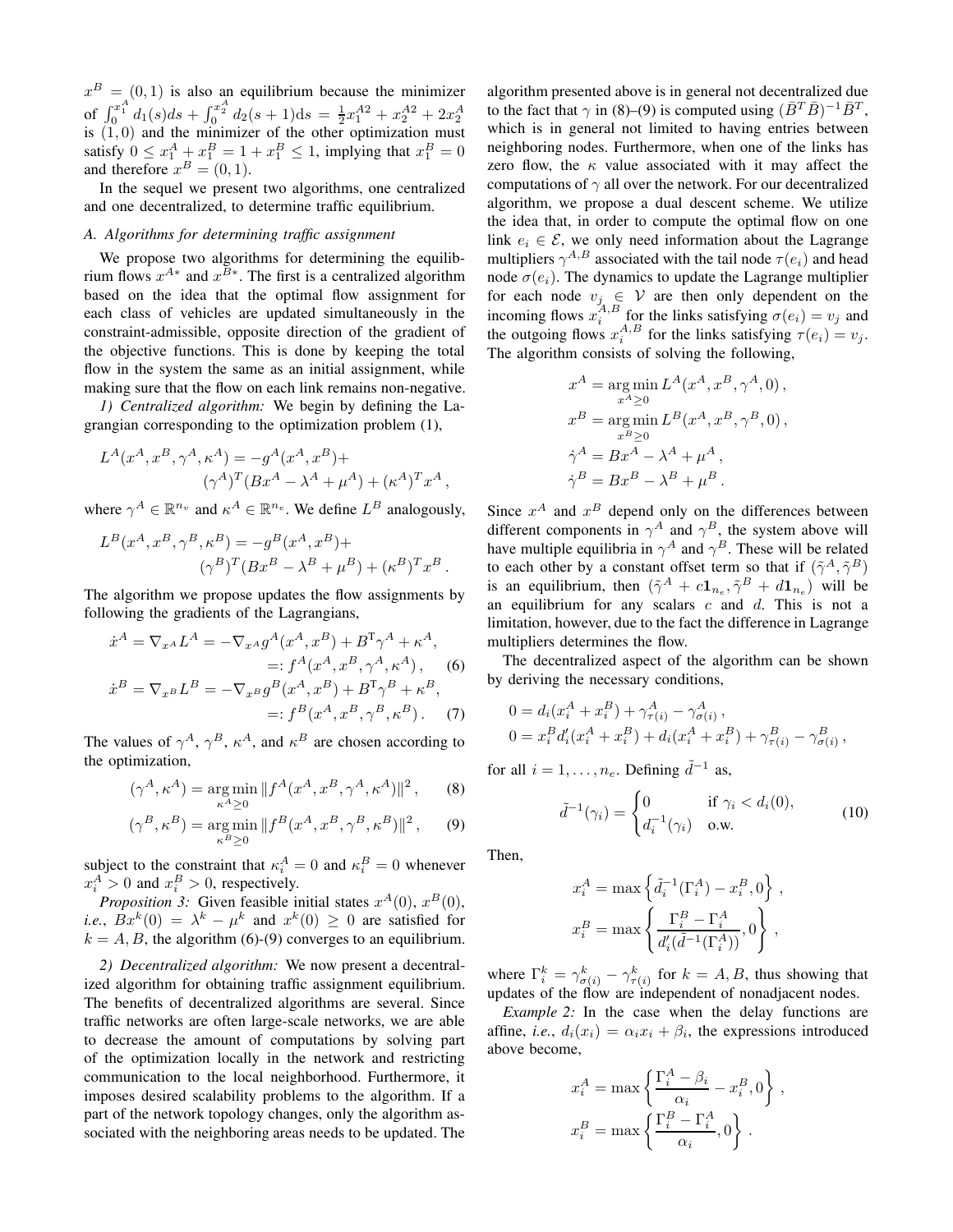## IV. ROUTING OF TWO-TIER TRAFFIC

In this section, we study the stability of a routing scheme that statically allocates traffic to each node dependent on the solution to the assignment problem. To model the flow dynamics in the network, we introduce traffic density vectors  $\rho^A, \rho^B \in \mathbb{R}^{n_e}$ . A static relationship between the densities and the flows on each link can be derived from delay functions, in the same way as proposed for one class of vehicles in [6]. Specifically, since the outflow on each link is given by the (average) speed times the density  $\rho_i$ , and the the speed is given by the length of the link  $\ell_i > 0$  over the delay  $d_i(x_i)$ , the following relationship is assumed to hold,

$$
\rho_i = \frac{x_i d_i(x_i)}{\ell_i}.
$$

We define the flow function  $W_i$  to be the map from density  $\rho_i$  to flow  $x_i$ , *i.e.*,  $x_i = W_i(\rho_i)$ . Using the above relationship, we obtain,

$$
d_i(x_i) = \begin{cases} \frac{W_i^{-1}(x_i)\ell_i}{x_i} & \text{if } x_i > 0, \\ \frac{\ell_i}{W_i'(0)} & \text{if } x_i = 0. \end{cases}
$$

We observe that the flow function  $W_i(\rho_i)$  is always strictly increasing, due to the fact that

$$
W'_{i}(W_{i}^{-1}(x_{i})) = \frac{\ell_{i}}{d_{i}(x_{i}) + x_{i}d'_{i}(x_{i})} > 0
$$

*Example 3:* Let the delay function be given by  $d_i(x_i) =$  $\alpha_i x_i + \beta_i$ . Then,

$$
\rho_i = \frac{x_i(\alpha_i x_i + \beta_i)}{\ell_i}
$$

and hence,

$$
x_i = W_i(\rho_i) = \sqrt{\frac{1}{4} \left(\frac{\beta_i}{\alpha_i}\right)^2 + \frac{\rho_i \ell_i}{\alpha_i}} - \frac{1}{2} \frac{\beta_i}{\alpha_i}
$$

The density dynamics follows from the conservation of mass, i.e., the change of density for each class of vehicles on each link is equal to the inflow minus the outflow. Combined with the static relationship between flow and density, the dynamic equations become,

$$
\dot{\rho}_i^A = \tilde{\lambda}_{\sigma(e_i)}^A G_{\sigma(e_i)\to i}^A - \frac{\rho_i^A}{\rho_i} W_i(\rho_i), \quad (11a)
$$

$$
\dot{\rho}_i^B = \tilde{\lambda}_{\sigma(e_i)}^B G_{\sigma(e_i)\to i}^B - \frac{\rho_i^B}{\rho_i} W_i(\rho_i), \quad (11b)
$$

where,

$$
\tilde{\lambda}_v^A = \sum_{e_i \in \mathcal{E}_v^-} \frac{\rho_i^A}{\rho_i} W_i(\rho_i) + \lambda_v^A, \tag{12a}
$$

$$
\tilde{\lambda}_v^B = \sum_{e_i \in \mathcal{E}_v^-} \frac{\rho_i^B}{\rho_i} W_i(\rho_i) + \lambda_v^B , \qquad (12b)
$$

and  $G_{n\to i}^k$ ,  $k = A, B$ , is the fraction of flow of class A or B that should be routed from node  $v$  to link  $e_i$ . For a given flow assignment  $x^{k*}$ , the routing policies are given by,

$$
G_{v \to i}^k := \begin{cases} \frac{x_i^{k*}}{\sum_{e_j \in \mathcal{E}_v^+} x_j^{k*}} & \text{if } \sum_{e_j \in \mathcal{E}_v^+} x_j^{k*} > 0, \\ 0 & \text{o.w.} \end{cases} \tag{13}
$$

The following result is similar to the results of [10], with a modification made to take unbounded  $W_i$  into account.

*Proposition 4:* Suppose  $G$  is acyclic. Then the dynamics given by  $(11)-(13)$  converge to the assigned equilibrium.

## V. NUMERICAL EXAMPLE

In this section, we perform numerical simulations so that we may test the schemes proposed in Sections III and IV on a network with dynamics given in  $(11)$ . The network, shown in Fig. 1, is similar to the one used to illustrate Braess's paradox, but with one additional link, which we have added to test if our algorithm can handle cycles, we have added an extra link to the Braess network.

Depending on the choice of parameters, the user- and fleet-optimal assignments can be different. Moreover, the optimal assignment in the first node can depend on the delay functions in other parts on the network, rather than just the outgoing links from the first node. Let the delay functions be affine, given by  $d_i(x_i) = \alpha_i x_i + \beta_i$  for all links with the values of  $\alpha_i$  and  $\beta_i$  specified in Table I. We let  $\lambda^A = \mu^A = 1$ and  $\lambda^B = \mu^B = 4$  and, for simplicity, we let all the links be of unit length, *i.e.*,  $\ell_i = 1$  for all links. The results of simulations using the centralized and decentralized algorithm are shown in Fig. 4. In both simulations, the solver dynamics are simulated by using an Euler solver with a step length of 0.1. While the decentralized algorithm does not require a start from a feasible solution, *i.e.*, the initial flows  $x^A$  and  $x^B$  can be any non-negative value, the centralized algorithm needs to start from a feasible solution because the algorithm has no information about exogenous arrivals.

The routing polices  $G^A$  and  $G^B$ , presented in (13), are determined according to the desired assignment. Fig. 5 presents the outflows of each class of vehicles from each link. Two simulations are performed. The first simulation corresponds to setting all initial densities to zero, *i.e.*,  $\rho_i^A(0) = \rho_i^B(0) = 0$ for all  $e_i \in \mathcal{E}$ . The second simulation corresponds to setting all initial densities to 5, *i.e.*,  $\rho_i^A(0) = \rho_i^B(0) = 5$  for all  $e_i \in \mathcal{E}$ . In the first simulation, link  $e_7$  can be removed from the network without causing any effect on the dynamics. This is because  $G_{v_3 \to e_7}^k = 0$  for  $k = A, B$ , thus making the network equivalent to an acyclic network with proven convergence properties according to Proposition 4. In the second simulation, link  $e_7$  contributes with a converging inflow to node  $v_1$  but has no inflow to itself. Therefore it can be seen as a converging inflow to node  $v_1$  and the proof of Proposition 4 can be slightly modified to show convergence in this case as well.

## VI. CONCLUSION

In this paper, we have analyzed the assignment and control of vehicle traffic in a network of vehicles that follow either user-optimal or fleet-optimal paths. For the assignment problem, we have provided sufficient conditions for the existence and uniqueness of an equilibrium, as well as two algorithms to compute it. For control, we have showed how the assignment may be achieved using static routing.